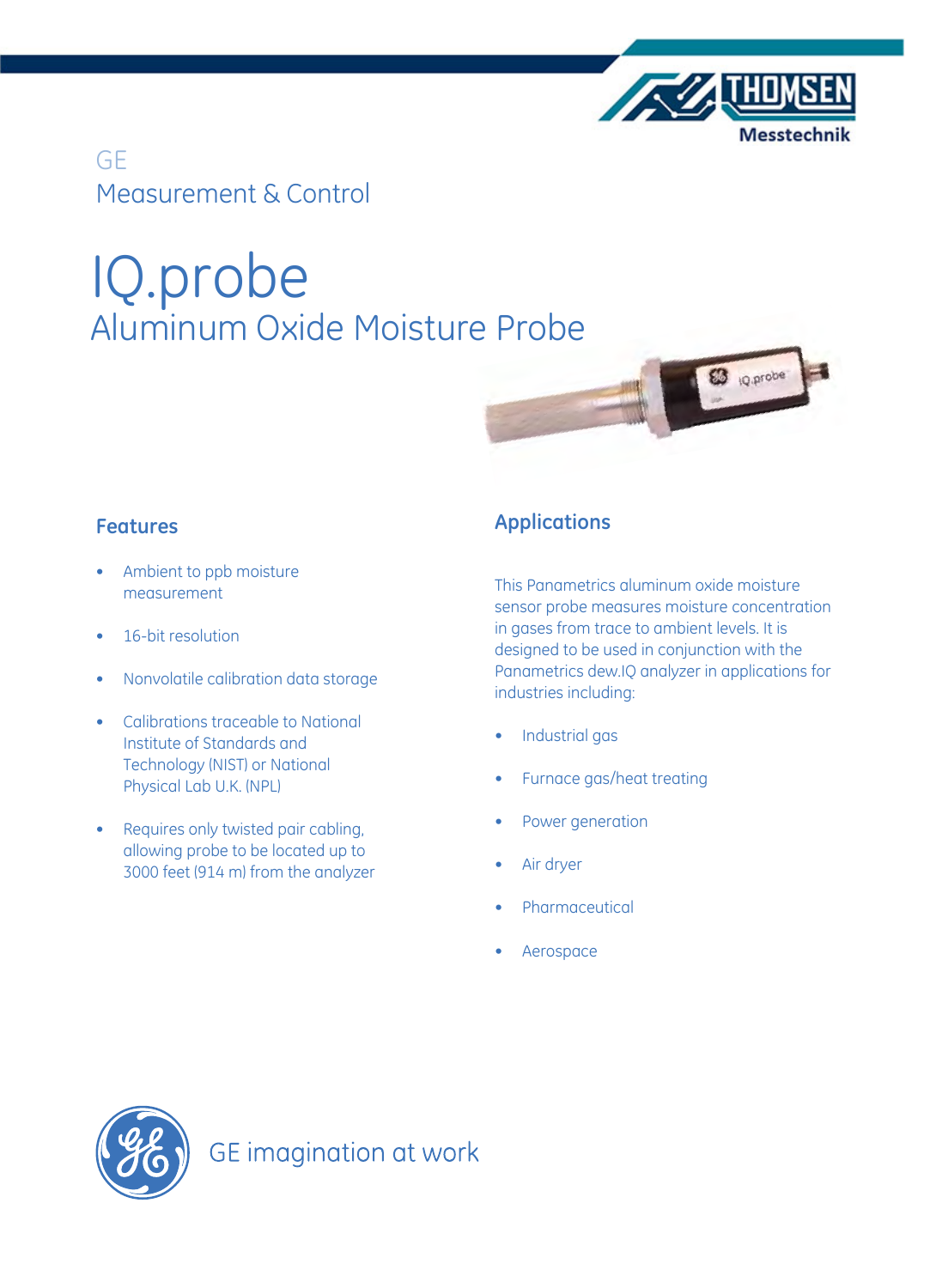

## **Panametrics Hygrometer Systems and Moisture Probes**

Panametrics aluminum oxide moisture probes have set the standard of performance and value in industrial moisture measurement for more than 40 years.

The IQ.probe is coupled to the Panametrics dew.IQ hygrometers by an interconnecting cable. Ease of use, wide measurement range and rigorous calibration standards make these systems the preferred choice for industrial moisture measurement worldwide.



## **Intelligence Simplified**

The real power of the IQ.probe comes from an electronics module that is attached to the moisture sensor probe. The 16 bit resolution allows it to detect parts per billion changes in moisture concentration. The electronics are self-calibrating ensuring long-term stability.

Sensor calibration data is stored in a nonvolatile EEPROM, so data entry to the dew.IQ is automatic.

## **Calibrations Traceable to NIST or NPL**

The aluminum oxide sensor is individually calibrated in one of the world's most advanced moisture calibration facilities. Developed over several decades, this facility generates precisely known moisture concentrations, traceable to national standards.

Data is gathered and stored by a dedicated computer system. Calibrations are repeated over a period of many months to ensure the stability of each individual moisture probe. Only those probes that meet GE's demanding specifications for accuracy and stability are shipped to customers.

## **Installation Flexibility**

The IQ.probe is designed to be located at the process, exactly where the measurement is needed. The sensor can withstand process temperature excursions up to 70°C and process pressures from vacuum up to 5000 psig (345 bar). No minimum flow rate is required. The probe can be located up to 3000 feet (0.9 km) from the analyzer, connected by inexpensive, unshielded, twisted-pair cable (AWG 22). As a result, the probe can be placed in the ideal location, without the cost, delays and installation problems associated with special cabling.

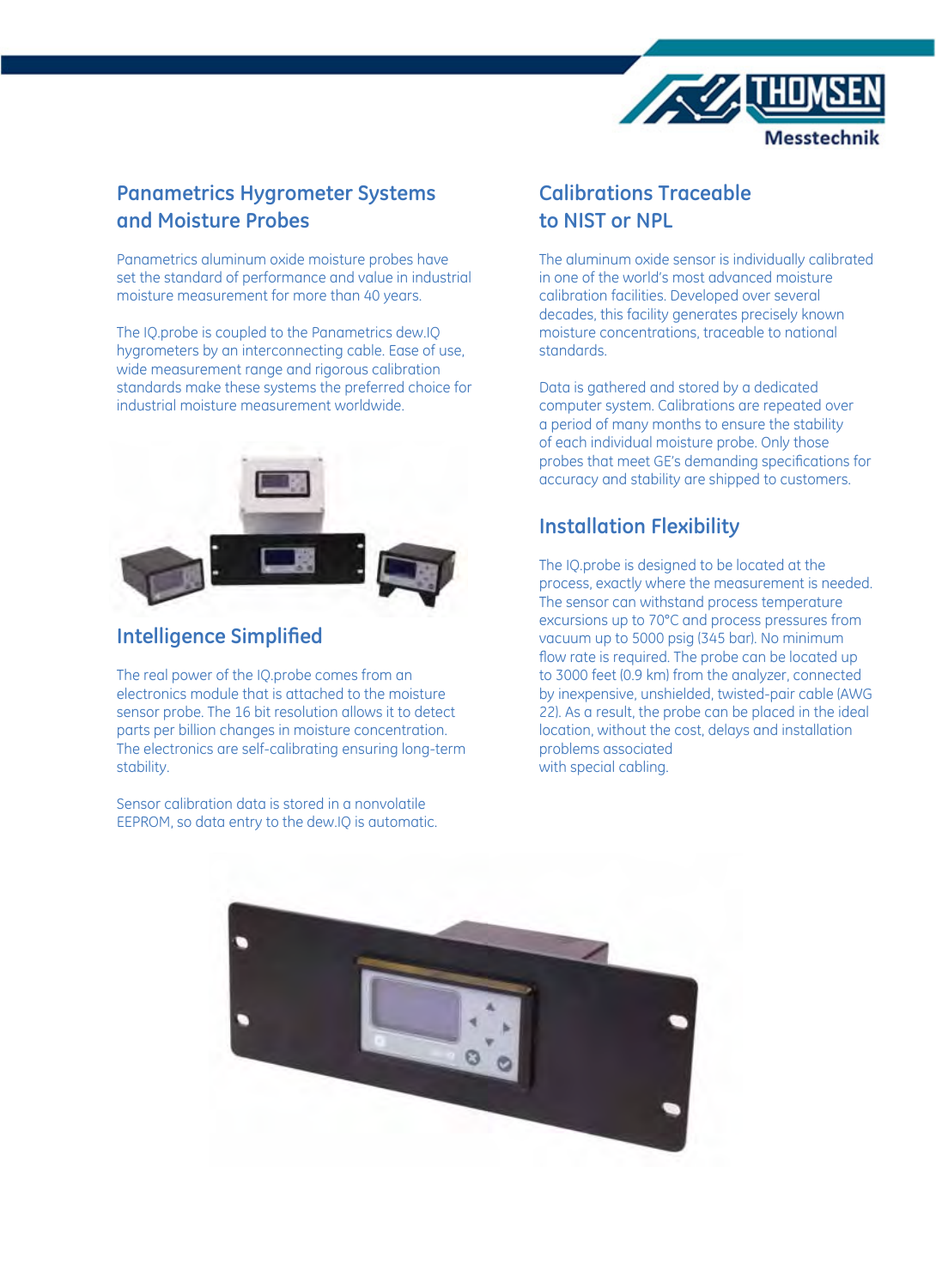

## IQ.probe Specifications

#### **European Compliance**

Complies with EMC Directive 2004/108/EC and PED 97/23/EC for EN <25

#### **Type**

Aluminum oxide moisture sensor

#### **Calibration**

Each sensor is individually computer calibrated against known moisture concentrations, traceable to NIST or NPL.

#### **Overall Range Capability**

–110° to 60°C (–166° to 140°F)

#### **Available Range Options**

Standard: –80° to 20°C (–112° to 68°F) with data to –110°C (–166°F) Ultra-Low: –110° to –50°C (–166° to –58°F) High Range Data: -80° to 60°C (-112° to 140°F)

#### **Calibrated Accuracy at 25°C (77°F)**

±2°C (3.6°F) from –65° to 10°C (–85° to 50°F) ±3°C (5.4°F) from –80° to –66°C (–112° to –87°F).

#### **Repeatability**

±0.5°C (0.9°F) from –65° to 10°C (–85° to 50°F) ±1.0°C (1.8°F) from –80° to –66°C (–112° to –87°F).

#### **Temperature**

- Sensor operating temperature (process environment): –166° to 158°F (–110° to 70°C)
- Operating temperature for IQ.probe electronics module: 32° to 140°F (0° to 60°C)
- Storage temperature: 32° to 140°F (0° to 60°C)

#### **Operating Pressure**

5 μHg to 5000 psig (345 bar).

#### **Flow Range**

- Gases: Static to 10,000 cm/s linear velocity at 1 atm
- Liquids: Static to 10 cm/s linear velocity at density of 1 g/cc

#### **IQ.probe/dew.IQ Separation**

3000 feet (900 m) maximum recommended length (consult factory for longer distances) using unshielded, twisted pair, AWG 22 cable